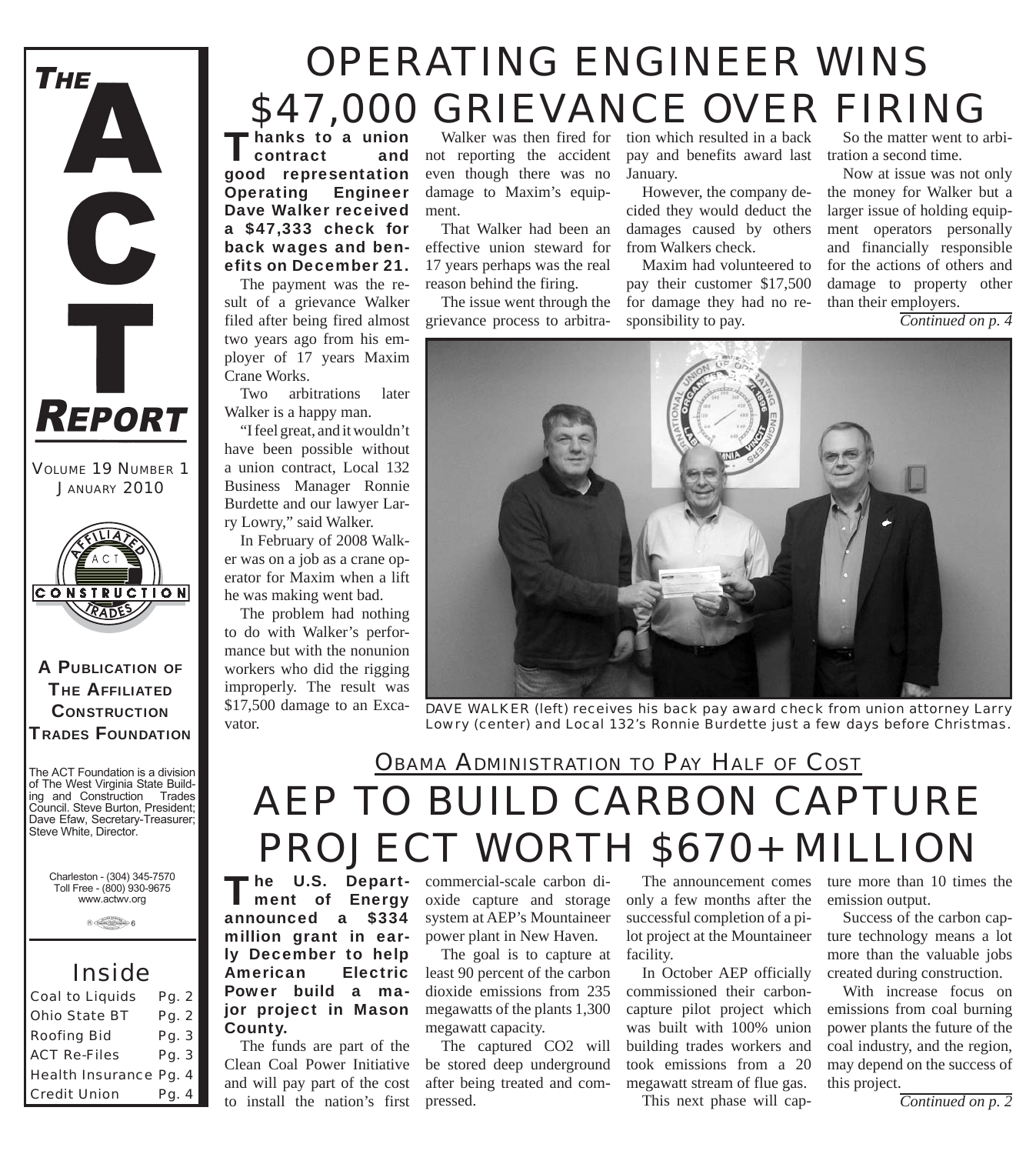### *\$3 BILLION MINGO COUNTY COAL-TO-LIQUID PROJECT HAS SERIOUS PROBLEMS WRONG AIR PERMIT, NO LOCAL HIRING COMMITMENT*

**D**evelopers for a proposed \$3 billion coal-to-liquids plant in Mingo County have applied for an air permit but face serious questions raised by the Affiliated Construction Trades.

"When we looked at this project we quickly ran into all sorts of problems," said Steve White, ACT Director.

New York based Trans-Gas Development Systems LLC is proposing to build the

to the Affiliated Con-

The Ohio SBT Executive Board voted to support the initiative last November and is now going out to member locals for approval for fund-

According to Dennis Duffy, Secretary-Treasurer of the Ohio SBT, member locals are being asked to support a five cent per hour contribution to be phased in starting

"We need to do more, and it takes money to fund things like ACT has been doing," said Duffy. "We are looking to the ACT model to get our program off the ground."

struction Trades.

July 1 of this year.

ing.

moval site.

Developers claim once the facility is in operation in 2013 they will use three million tons of coal per year to make methanol and then 6.5 million gallons of gasoline.

According to news reports construction would take 42 months and the company has said 3000 construction workers will be needed.

ACT hired Carpenter Environmental Associates to review the permit.

facility on a mountain-top re-ACT's consultant noticed One of the first things

*OHIO BUILDING TRADES* 

*TO START NEW PROGRAM*

was the proposed facility was very complex, but the permit request claimed it was simple.

"The proposed facility is a major source of air pollution as revealed by this assessment," wrote Carpenter.

"This determination is based on potential emissions of particulate matter, carbon monoxide, volatile organic compounds, and perhaps hazardous air pollutants."

Comments filed on behalf of ACT show the project should be considered a major source of pollution because

of its size and complexity.

However the company filed for a much less rigorous 'minor-source' permit means less review and few details are made available.

In addition the company has refused to commit to hiring local workers.

White noted that some discussions have taken place about local hiring with the Tri-State Building and Construction Trades Council, but an agreement was never reached.

Instead the developers said they may bring in workers from New York.

"If they won't use local workers we usually find they are cutting corners elsewhere," said White.

The State Department of Environmental Protection has given preliminary approval to the company's air permit and is now reviewing the public comments.

"We would love to see this project move forward using the right permits and local workers," said White.

### *AEP*

#### *CONTINUED FROM P. 1*

"We look forward to working once again with AEP on this important project, not only for our area but for the country," said Steve Burton, Business Manager for the Tri-State Building Trades.

"Our craft workers want to be part of this new technology that will be so important to the economic success of our region. We are up to the

However some speculate the project will never materialize and may be simply an attempt to get tax breaks from other states.

According to news reports Trans-Gas has plans to build a similar facility in New York but has not yet applied for permits.

In addition Trans-Gas has said they will finance the project by selling stock on the London stock exchange's Alternative Investment Market.

Financing a project through a stock offering is considered a very difficult method even with a stronger economy and a type of project that has been built before.

In 2006 a California-based company called Rentech Energy Solutions Inc., announced plans for a similar project in Mingo County that would convert coal to diesel fuel but the project never got off the ground.

Lack of financing hurt the project according to a Mingo County Economic Development spokesperson.

challenge."

Burton also notes the carbon capture technology itself uses quite a bit of electricity to operate.

The success of the project will mean an increase in electricity demand and hopefully new power plant construction will result.

Deep wells are planned for later this year, site-prep expected to start mid-year 2011 and the project is to be complete by 2015.

The Ohio State<br>Building Trades is looking to start a program that will undertake activities similar Duffy and members of his Executive Board met with Agents in the Tri-State Building Trades area January 6 to discuss the effort.

> The meeting was held at the Portsmouth, Ohio Pipefitters Hall and was attended by around 20 people.

Many were already familiar with the ACT program and offered support.

"I've got members in West Virginia, Kentucky and Ohio and I wish we had a group like ACT in each state," said Brent Grey, Business Manager of Electricians Local 317.

Steve Burton, Business Manage of the Tri-State Building Trades is one of the Ohio SBT Executive Board members and helped organize the meeting.

He is also President of the WV State Building Trades

and ACT.

Burton talked about how ACT got started and the help it continues to be for construction workers and working families.

ACT Director Steve White was also on hand to talk about how ACT is set up and where funds are spent.

"We need to do more for our members and the Ohio State Building Trades can't do it on our current budget," said Duffy.

Advertising, research, legislative work and having the ability to go to court if needed were all areas Duffy wanted to work on.

Ohio has approximately 75,000 building trades members, almost four times the 20,000 members of the WV State Building Trades and ACT.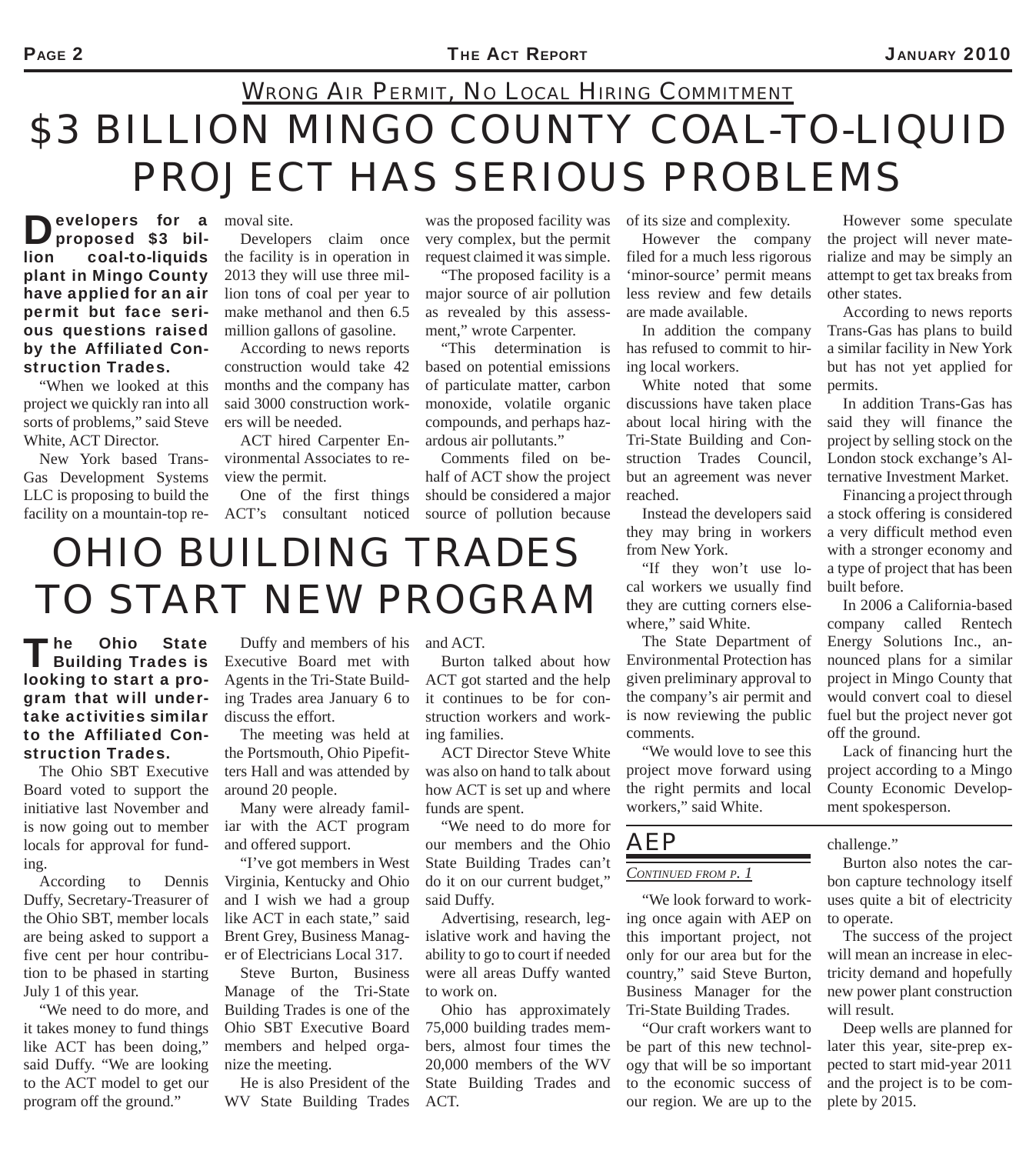#### JANUARY 2010 **PAGE 3**

### *ROOFING CONTRACTOR DENIED SCHOOL BID*

**Filler Roofing may<br>Thave been the<br>pwest bidder, but** have been lowest bidder, they were not considered the best bidder for a recent Kanawha County School project.

Frye, based in Bluefield, WV, was rejected as the lowest 'responsible' bidder by the Kanawha County Board of Education at their December 7 meeting.

Tri-State Roofing, a union contractor that hires local workers was awarded the \$414,176 roof replacement which was funded by the State School Building Authority (SBA).

Frye had bid \$1,376 less but did not meet many of the standards of review required by SBA funding.

The SBA requires a review of 18 performance areas including a bidders history of

### *ACT RE-FILES KING COAL HIGHWAY SUIT*

After suffering from<br>A four year delay in Federal Court before Judge John Copenhaver ACT has finally been allowed to re-file their bidding and wage case on the King Coal Highway in State Court. **fter suffering from** for the King Coal Highway.

The case is now scheduled for a November trial date with a schedule for discovery, expert witness testimony and mediation throughout the year.

Kanawha Circuit Court Judge James C. Stucky will hear the case.

The case stems from a 2004 contract between the U.S. Department of Transportation, the WV Division of Highways and Nicewonder Construction.

The contract gives Nicewonder approximately \$100 million of taxpayer funds to subsidize their mountaintop removal coal mine project. In return the coal company will leave an unfinished road bed

ACT objected to the no-bid contract and elimination of prevailing wage rates.

In addition the road was built to entirely new specifications unlike any other highway road project which allowed the coal company to move the roadway and interchanges to suit their needs and to use different standards of compaction and slope.

Also there were no mining permits required of the coal company.

ACT had filed the case in state court in December of 2004 but the case was moved to Federal Court.

Judge Copenhaver ruled in September of 2007 that the project did not have to be bid because it was unique, but also said prevailing wage rates must be paid.

Then, after waiting two years he changed his mind and said ACT did not have the right to bring the case in the first place because ACT members were not on the job.

on-time completion and cost requested until June of 2009, over runs, regulatory compliance, participation in health and pension benefits, apprenticeship training, and alcohol and drug testing programs.

With data supplied in part by ACT Representative Wayne Rebich and Roofers Local 185 Agent Dale Rose, Kanawha County School officials came to realize the lowest price was not the best price in this case.

Two major issues came to light during the review, timely completion and payroll compliance.

Frye was awarded two roofing projects in Raleigh County in August of 2008 that were to be completed in 90 days. However records show final payment was not about ten months after the award.

Certified payroll documents from previous jobs show no deductions for State and Federal taxes, with the Gross wage being the same as the Net wage. That could also mean no payments to Social Security and Unemployment.

Likewise no deductions for health or retirement contributions were found.

Nor does Frye participate in any apprenticeship training program.

In addition almost all of Frye's workforce listed a North Carolina address for their place of residence.

"The Kanawha County School Board did the right thing," said Rebich. "They

will end up with a quality job at a fair price from a contractor that complies with every single requirement."

Using data collected by Rebich, ACT Director Steve White wrote to the SBA Executive Director Dr. Mark Manchin in early December regarding Frye. White urged Manchin to determine whether Frye should be blocked from bidding future SBA funded projects if they do not meet the SBA Criteria for Selection of Lowest Qualified Bidder.

"If your investigation reveals Frye fails to meet the qualifications of the SBA we believe Frye should not be allowed the privilege of bidding or performing work on SBA projects," White wrote.

### *HOUSE OF DELEGATES MEMBERS ALSO UNDERSTAND TRADES*



*HOUSE OF DELEGATES Members Orphy Klempa, (D-Ohio) (left) and Dan Poling, (D-Wood) look over proposed legislation during the first days of the 2010 legislative session. Klempa is Service Representative of the Carpenters Union and Poling is in charge of Governmental Affairs for the Painters. Two members of Operating Engineers Local 132 are also in the legislature, Dave Walker (D-Clay) and Greg Butcher (D-Logan).*